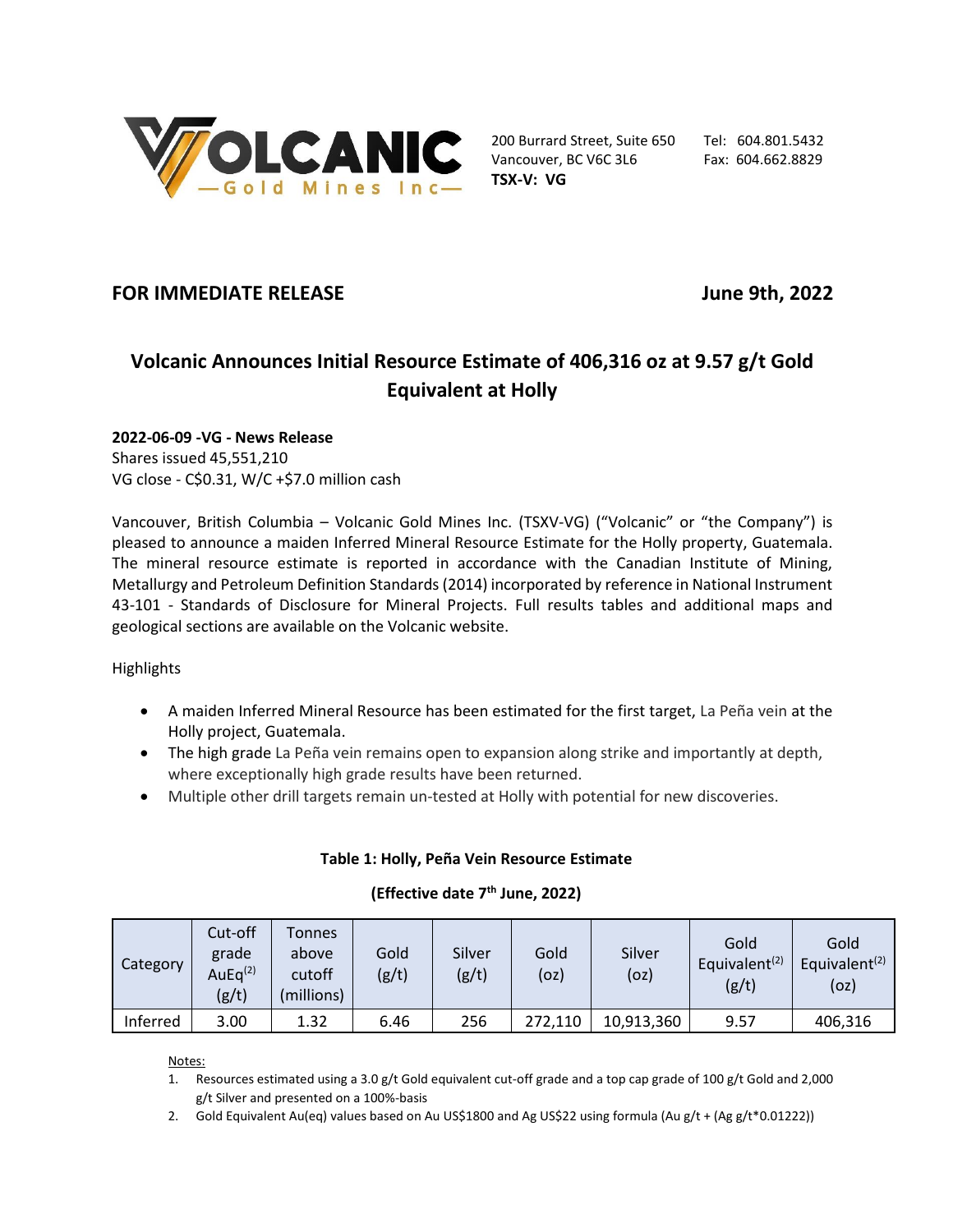- 3. Mineral Resources which are not Mineral Reserves have not demonstrated economic viability. The estimate of Mineral Resources may be materially affected by environmental, permitting, legal, marketing, or other relevant issues. The mineral resources in this report were estimated using the Canadian Institute of Mining, Metallurgy and Petroleum standards on mineral resources and reserves, definitions, and guidelines prepared by the CIM standing committee on reserve definitions and adopted by the CIM council. Notwithstanding, to meet the requirement that the reported Mineral Resources show "reasonable prospects for eventual economic extraction".
- 4. The quantity and grade of reported Inferred resources in this estimation are uncertain in nature and there has been insufficient exploration to define these Inferred Resources as an Indicated or Measured Mineral Resource. It is uncertain if further exploration will result in upgrading them to an Indicated or Measured Mineral Resource category.
- 5. Contained metal and tonnes figures in totals may differ due to rounding.
- 6. A technical report regarding the mineral resource estimation for the project will be filed by Volcanic on SEDAR within 45 days.

The Mineral Resource Estimate is underpinned by data from 21 diamond drillholes totalling 3707m of drilling. Drill spacing ranges between 20 and 100m. All sample data was composited to a 2D dataset (linear grade and true *thickness values) prior to analysis and estimation. The sample database and the topographic survey were reviewed* and validated by Bruce Smith, Ludving Monroy and Shawn Rastad prior to being supplied to John Arthur, an independent UK based Resource Consultant. Such review and validation help to support the reliability of the estimate. *Geological domain modelling was completed by Bruce Smith and DrJohn Arthur. Mineral Resource domain modelling, grade interpolation, Mineral Resource classification and reporting of the Mineral Resource statement, was performed* by Dr John Arthur. Dr Arthur, Mr Smith, Mr Monroy and Mr Rastad are "qualified persons" within the meaning of National Instrument 43-101 Standards of Disclosure for Mineral Projects ("NI 43-101"). Block modelling was carried out using cell dimensions of 32mE by 32mN by 8 mRL and was coded to reflect the surface topography and mineralised zones. Density values were globally assigned into two zones, an upper zone between 50 to 100m from surface had an average density of 2.33t/m<sup>3</sup> and below this an average density of 2.52t/m<sup>3</sup> was applied. The Mineral Resource Estimate has been classified based on data density, data quality, confidence in the geological interpretation *and confidence in the robustness of the grade interpolation.*

The effective date of the Mineral Resource Estimate is June 7, 2022 and a Technical Report on the Holly property will be filed on the Company's website and SEDAR within 45 days of this news release.

#### **Volcanic Founder, Director and CEO, Simon Ridgway, commented:**

"The maiden Mineral Resource Estimate at the La Peña vein on the Holly property is an excellent start. I always believed from the exceptionally high grades found in outcrop at this property when Radius first made the discovery that it could host a significant gold deposit. With just thirty holes completed on the property since Volcanic signed the option deal with Radius, we have demonstrated that potential. The high grades, continuity and orientation indicate the deposit is appropriate for underground mining, and with the possibility of two mills operating within trucking distance of the deposit in the near future, the economic benefit for the communities in the area would be transformative.

Although it is at an early phase of exploration, we felt it important to show all stakeholders the value in the ground and what it can mean to the local communities. Their understanding, support and participation in advancing this project for the benefit of their communities and the shareholders is very important to Volcanic."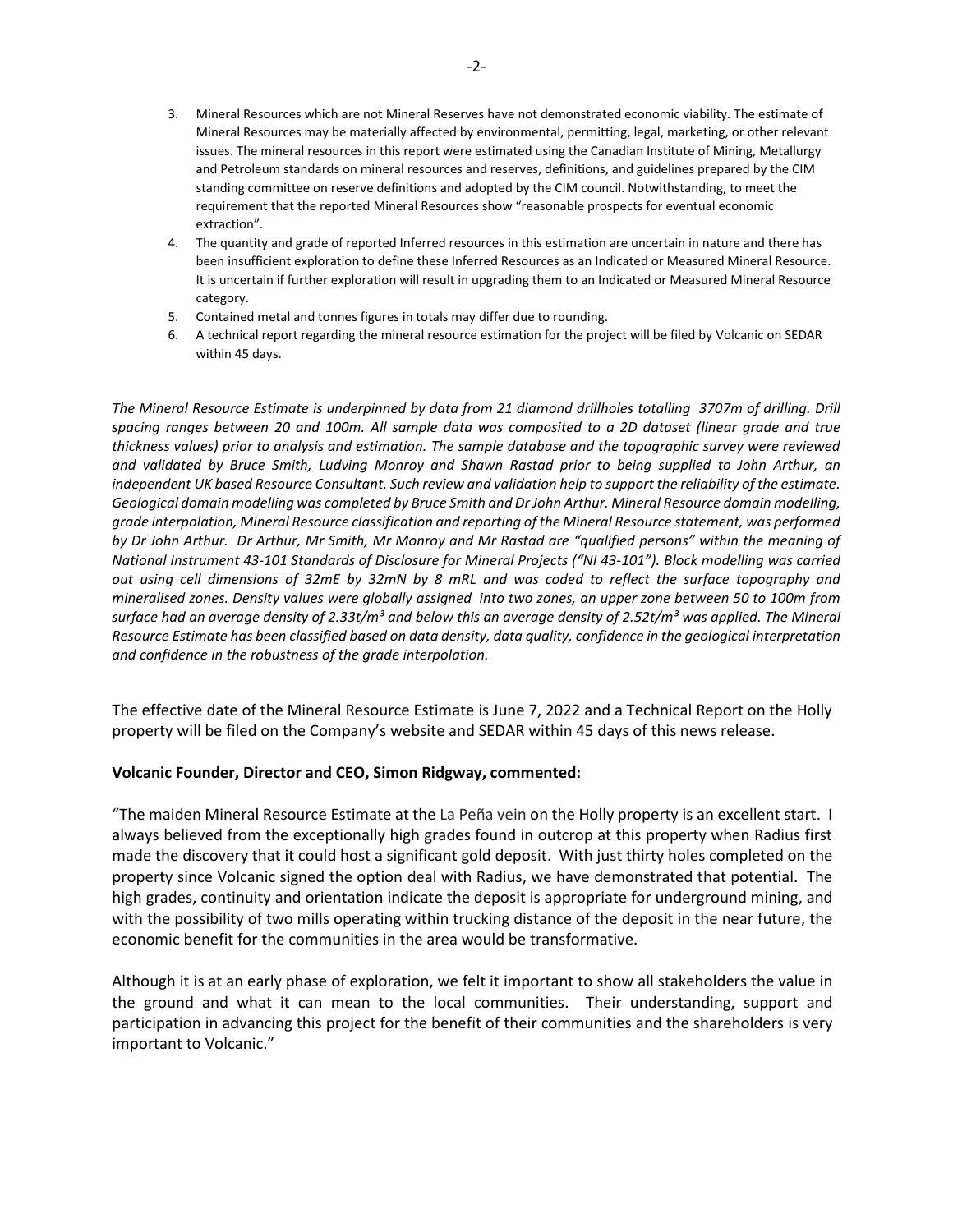#### **Radius Director, CEO and project QP, Bruce Smith, commented:**

"The high grade of the initial resource estimate and size with just a small number of drill holes demonstrates the potential of the La Peña vein system to grow quickly. This initial mineral resource estimate advanced our understanding of the project geology and we look forward to expanding La Peña at depth and along strike. Further, at Holly project there remain multiple targets for drill testing and resource expansion, in particular the Alpha vein system and the intersection of Alpha and La Peña systems at depth. The data collected to date will guide the exploration strategy as well as the design for underground development at Holly."

#### **Agenda in Guatemala**

The Company will follow this resource calculation with the preparation of a preliminary economic analysis aimed to show that the high-grade La Peña vein deposit could be mined from underground, causing minimal surface disruption. It is anticipated that trucking of high-grade ore to a nearby mill could minimize on-site processing and other associated costs and impacts. The Company's strategy is to calculate an approximate value of the deposit and potential income and be able to offer concrete benefits and much needed long term employment opportunitiesto the local communities. The Company expects the Holly project can grow significantly through exploration, but at this time it is important to clearly define the opportunity and potential value of the project to all stakeholders.

#### **Technical Information**

Bruce Smith, M.Sc. (Geology), a member of the Australian Institute of Geoscientists, is Volcanic's Qualified Person as defined by National Instrument 43-101 - Standards of Disclosure for Mineral Projects. Mr. Smith has 28 years of mineral exploration experience and has prepared and approved the technical information contained in this news release.

### **Quality Assurance and Quality Control**

Volcanic follows industry standard procedures for diamond core drilling and analysis. Drilling is carried out using NQ and HQ size tooling. Drill core is cut in half using a rock saw with one-half of the core then taken as a sample for analysis. Sample intervals are generally 1m intervals, producing samples of between 2 to 9 kg. Half-core samples were initially processed at a Volcanic Gold preparation facility. The half core samples underwent primary crushing and split to produce a 250g sample under the supervision of a company geologist and qualified person. The split sample was then air shipped to certified ALS laboratories in Vancouver for further preparation and assay. All samples are fire assayed for Au and are analyzed for Ag and multi-elements using method code ICP following a four-acid digestion. Overlimits are analyzed using an appropriate method. Multi-element geochemical standards and blanks are routinely entered into the drill core sample stream to monitor laboratory performance. Quality control samples submitted were returned within acceptable limits.

#### **Terms of Guatemala Radius Gold and Volcanic Gold Mines option**

Pursuant to an option agreement signed in May 2020 with Radius Gold Inc. (TSXV: RDU), Volcanic can earn a 60% interest in the Holly and Banderas projects by spending the cumulative amount of US\$7.0 million on exploration of the properties within 48 months from the date of the agreement. In accordance with the Option terms, Volcanic spent an initial US\$1M on exploration within the 12 months of receiving the required drill permits, which expenditures included a minimum 3,000m of drilling on the properties.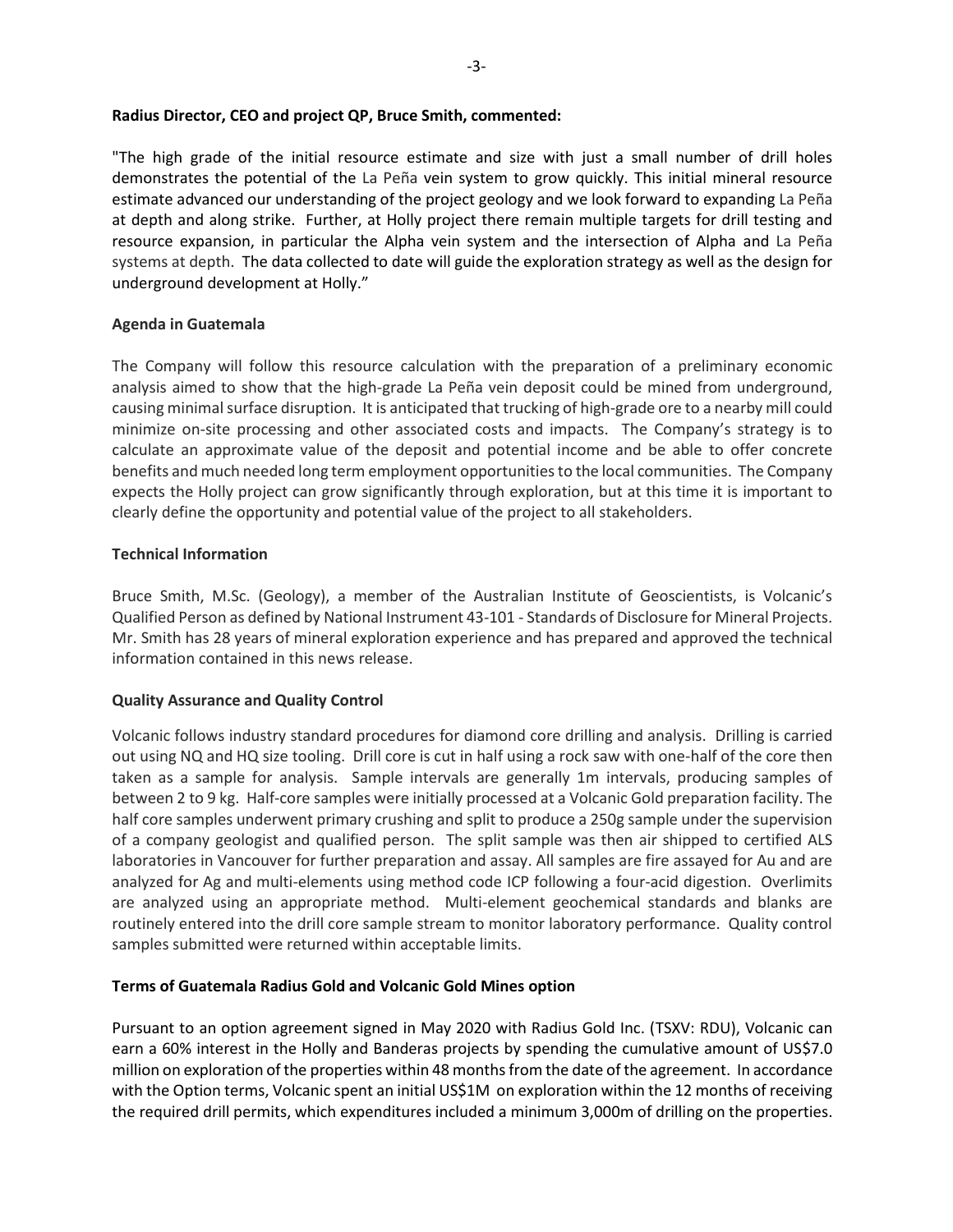Following the exercise of the Option, Volcanic will enter into a standard 60/40 Joint Venture in order to further develop the Properties. Volcanic has also been granted an exclusive right to evaluate all other property interests of Radius in Guatemala with a right to acquire an interest in any or all other such properties on reasonable terms.

#### **PDAC**

Volcanic will be attending the Prospectors and Developers Association of Canada conference (PDAC) from June 13 through 15 in Toronto, Ontario.

Senior management will be available at the booth for any questions. If you would like to arrange one-onone meetings with Volcanic Gold's President and CEO, Simon Ridgway, please email your request to [info@volcanicgold.com](mailto:info@volcanicgold.com)

For more information and/or to register for the convention, please visit: [https://www.pdac.ca/convention.](https://pr.report/AF3MNBwV)

#### **About Volcanic**

Volcanic brings together an experienced and successful mining, exploration and capital markets team focused on building multi-million-ounce gold and silver resources in underexplored countries. Through the strategic acquisition of mineral properties with demonstrated potential for hosting gold and silver resources, and by undertaking effective exploration and drill programs, Volcanic intends to become a leading gold-silver company.

For further information, visit our website at [www.volgold.com.](http://www.volgold.com/)

Volcanic Gold Mines Inc.

Simon Ridgway, President and CEO

*Neither the TSX Venture Exchange nor the Investment Industry Regulatory Organization of Canada accepts responsibility for the adequacy or accuracy of this release.*

#### Forward-looking statements

*Certain statements contained in this news release constitute forward-looking statements within the meaning of Canadian securities legislation. All statements included herein, other than statements of historical fact, are forwardlooking statements and include, without limitation, statements about the Company's plans for further exploration work and the preparation of a preliminary economic analysis for its property interests in Guatemala. Often, but not always, these forward looking statements can be identified by the use of words such as "estimate", "estimates", "estimated", "potential", "open", "future", "assumed", "projected", "used", "detailed", "has been", "gain", "upgraded", "offset", "limited", "contained", "reflecting", "containing", "remaining", "to be", "periodically", or statements that events, "could" or "should" occur or be achieved and similar expressions, including negative variations.*

*Forward-looking statements involve known and unknown risks, uncertainties and other factors which may cause the actual results, performance or achievements of the Company to be materially different from any results, performance or achievements expressed or implied by forward-looking statements. Such uncertainties and factors include, among others, the uncertainties inherent in the mineral resource estimates; whether the Company's planned exploration work and preparation of a preliminary economic analysis will be proceed as intended; changes*